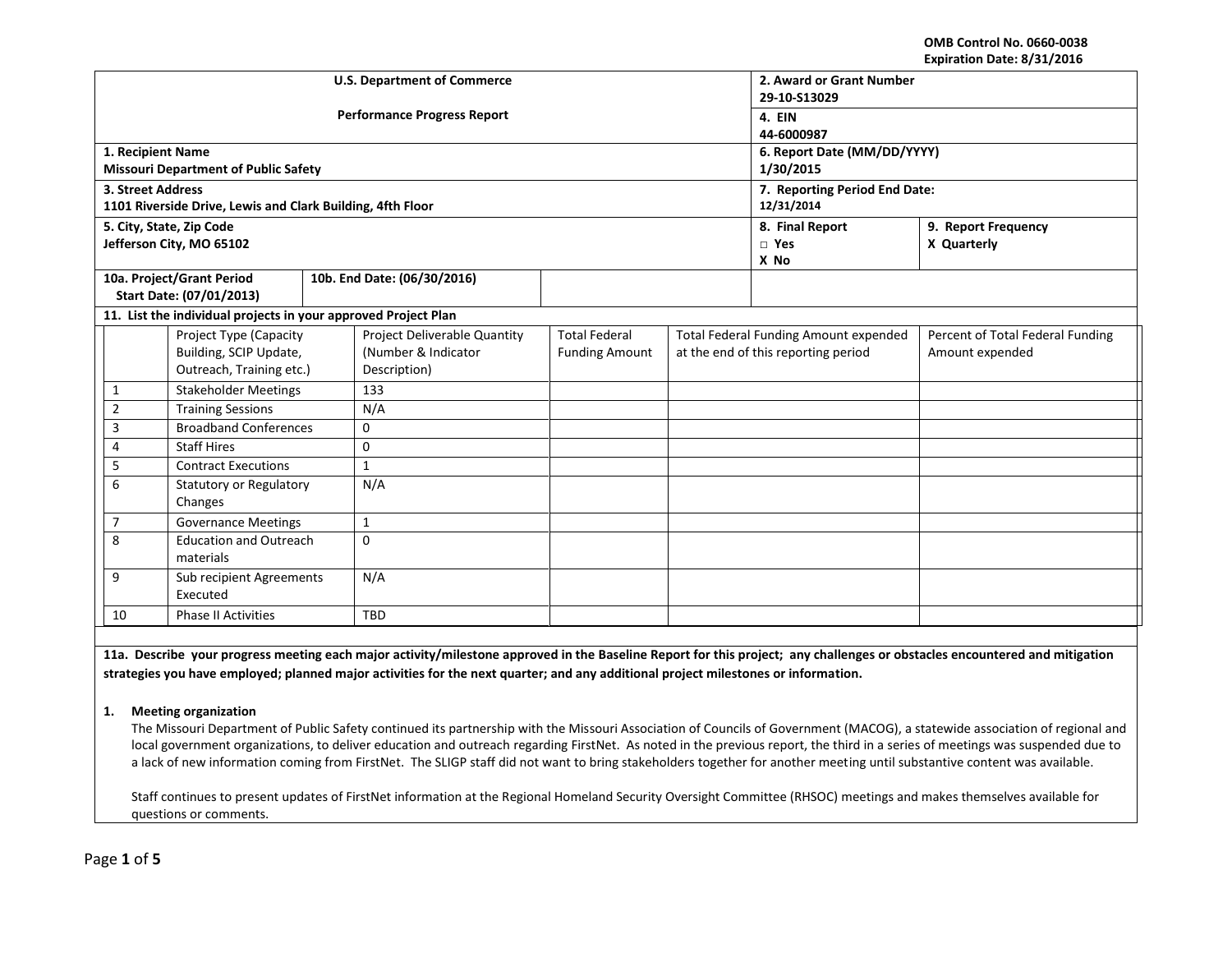SLIGP staff presented at the October 7, 2014 State Interoperability Executive Committee (SIEC) meeting to generate discussion for the establishment of a Broadband Subcommittee to deal with issues relative to public safety broadband and make recommendations to the SIEC.

A webinar was conducted on October 21, 2014 for the purpose of soliciting input for Missouri's response to the FirstNet Request for Comment. A document was prepared following the meeting and comments were submitted to the Federal Register on behalf of Missouri's stakeholders. A one hour conference call with the states of AZ, IL, IA, NE, AR, MD, KS, and MO was held on December 8, 2014, to discuss efforts by other states in the areas of outreach and education, responses to the RFC, consultation meetings and preparation, and any other FirstNet issues the participants wanted to discuss. The meeting was well received and future conference calls are anticipated.

On December 10, 2014, SLIGP staff attended the FirstNet board meeting via webinar.

#### **2. Attendees**

Attendees of the SIEC meeting consisted primarily of public safety stakeholders, with participation from utility companies, broadband providers, vendors, and local government officials. Approximately 15 public safety stakeholder agencies attended the Request for Comment webinar. Participants in the Kansas City UASI SCIP meeting were all public safety stakeholders. Responses for future meetings around the state suggest a variety of participants including health care.

## **3. Meeting content / attendee feedback**

Education and Outreach Meeting #2 was focused on the preparation and submission of the OEC Mobile Data Survey Tool. As of December 19, 2014, we have had 196 agencies across the state complete the survey.

The Statewide Communications Interoperability Plan (SCIP) Revision Meetings are being conducted with the intent of having not only a revised SCIP for the state but a regional plan that will be specific to the area and will benefit the stakeholders. Some regions currently have more detailed plans than others. These meetings should conclude in January 2015 and a final SCIP product completed by the end of Quarter 2 (June 30, 2015). The Kansas City UASI meeting generated positive feedback from attendees including a comment from one of the participants, which stated "This was one of the most productive "planning" sessions I've ever participated in . . . and between the Army and the fire service, I've done a whole lot of planning sessions over the last 37 years". We will strive to continue to make the sessions worthwhile for the attendees**.**

#### **4. Other Activities**

- Participated in national and Region VII Single Point of Contact (SPOC) calls
- Participated in Region VII SLIGP calls
- Added 1 full-time Project Specialist (Assistant) to replace a former employee
- Will add 1 Part-time Office Support position in Quarter 1, 2015
- Executed contract with Mission Critical Partners (match funds)
	- o SCIP update (schedule below)
	- o MOU development
	- o Education/Outreach content development
	- o Business model development

#### **Planned Major Events for the Upcoming Quarter**

- Missouri Fire Chiefs Conference Branson, MO 2/15
- Attend a neighboring state's consultation
- Continuation of SCIP Revision meetings
	- $\circ$  Troy  $1/13/15$
	- o Cape Girardeau 1/14/15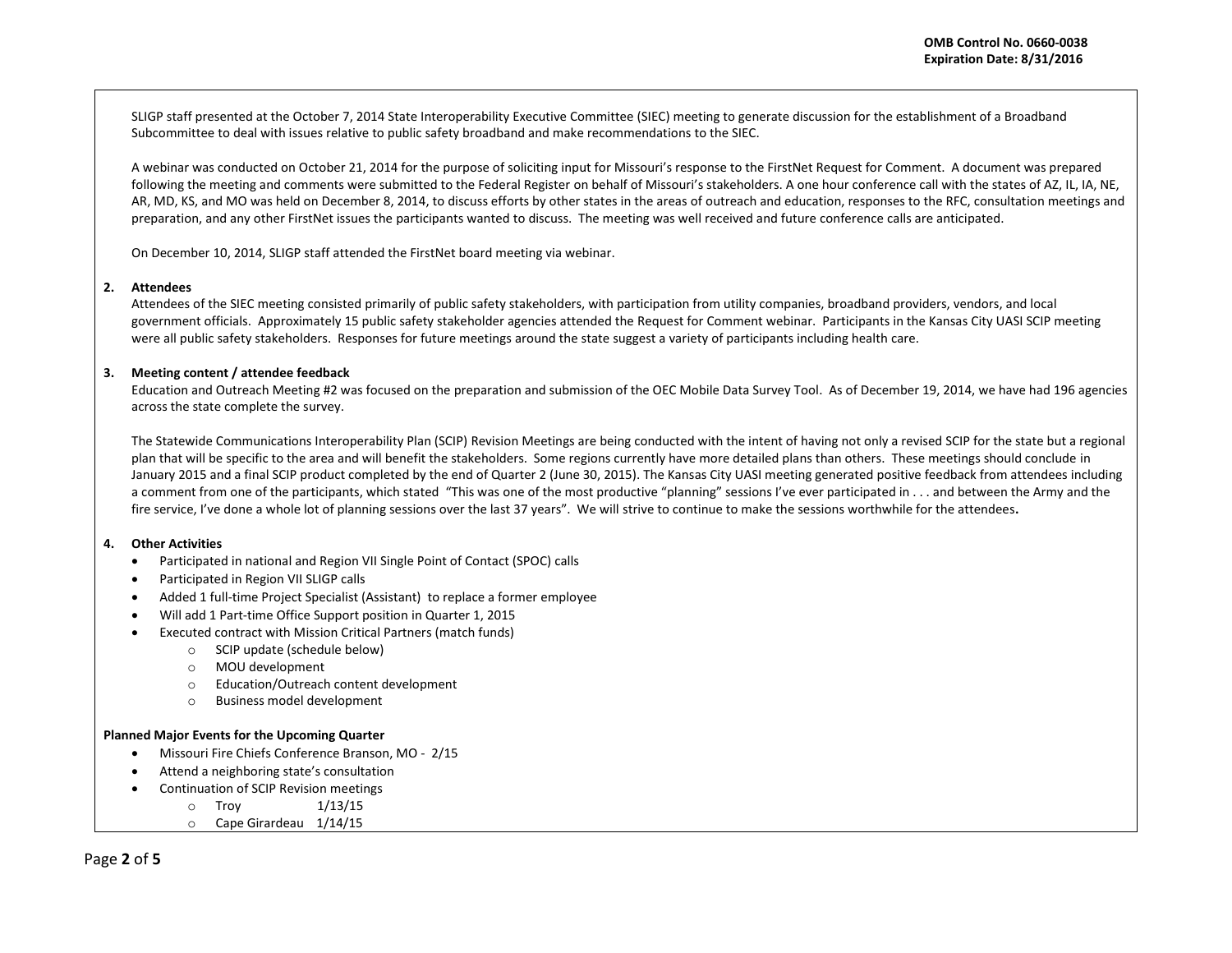- o West Plains 1/15/15
- $\circ$  STL UASI  $1/19/15$
- o Macon 1/20/15
- o St. Joseph 1/21/15
- o Sedalia 1/22/15
- $\circ$  KC UASI 1/23/15 (wrap up earlier meeting)
- o Springfield 1/27/15
- $\circ$  Lebanon  $1/28/15$
- o Jefferson City 1/29/15
- Quarterly Regional Homeland Security Oversight Committee (RHSOC) meetings (a brief overview of FirstNet was provided and attendees were encouraged to complete the Mobile Data Survey)
	- o Region B 1/12/15
	- o Region E 1/15/15
	- $\circ$  Region F  $1/20/15$
	- $\circ$  Region D  $1/21/15$
	- $\circ$  Region I  $1/22/15$
	- o Region H 1/26/15
	- $\circ$  Region A  $1/27/15$
	- o Region G 1/27/15
	- $\circ$  Region C  $1/29/15$

**11b. If the project team anticipates requesting any changes to the approved Baseline Report in the next quarter, describe those below. Note that any substantive changes to the Baseline Report must be approved by the Department of Commerce before implementation.** 

No changes anticipated at this time.

## **11c. Provide any other information that would be useful to NTIA as it assesses this project's progress.**

Most of our work this quarter focused on gathering data through the Mobile Data Survey and preparing for the upcoming SCIP update meetings.

## **11d. Describe any success stories or best practices you have identified. Please be as specific as possible.**

Our internal SharePoint site for SLIGP keeps accurate and thorough records of activities. The SharePoint shares documents and forms associated with the program. We are also using SharePoint to coordinate a master project calendar to plan and prepare for upcoming meetings and to track documentation associated with each**.**

## **12. Personnel**

**12a. If the project is not fully staffed, describe how any lack of staffing may impact the project's time line and when the project will be fully staffed.**

The Project Specialist (Assistant) left the project mid-quarter. The current Full time Office Support was hired to fill the vacant Project Specialist (Assistant) position. The vacant Full time Office Support position is scheduled to be filled in Quarter 1, 2015.

## **12b. Staffing Table**

| Job Title                 | FTE % | <b>Project(s) Assigned</b>                                   | Change                           |
|---------------------------|-------|--------------------------------------------------------------|----------------------------------|
| Director/SWIC             | 0.5   | Provide oversight and coordination for the SLIGP project     | Continue work on<br><b>SLIGP</b> |
| <b>Assistant Director</b> | 0.5   | Provide technical support and oversight to the SLIGP project | Continue work on                 |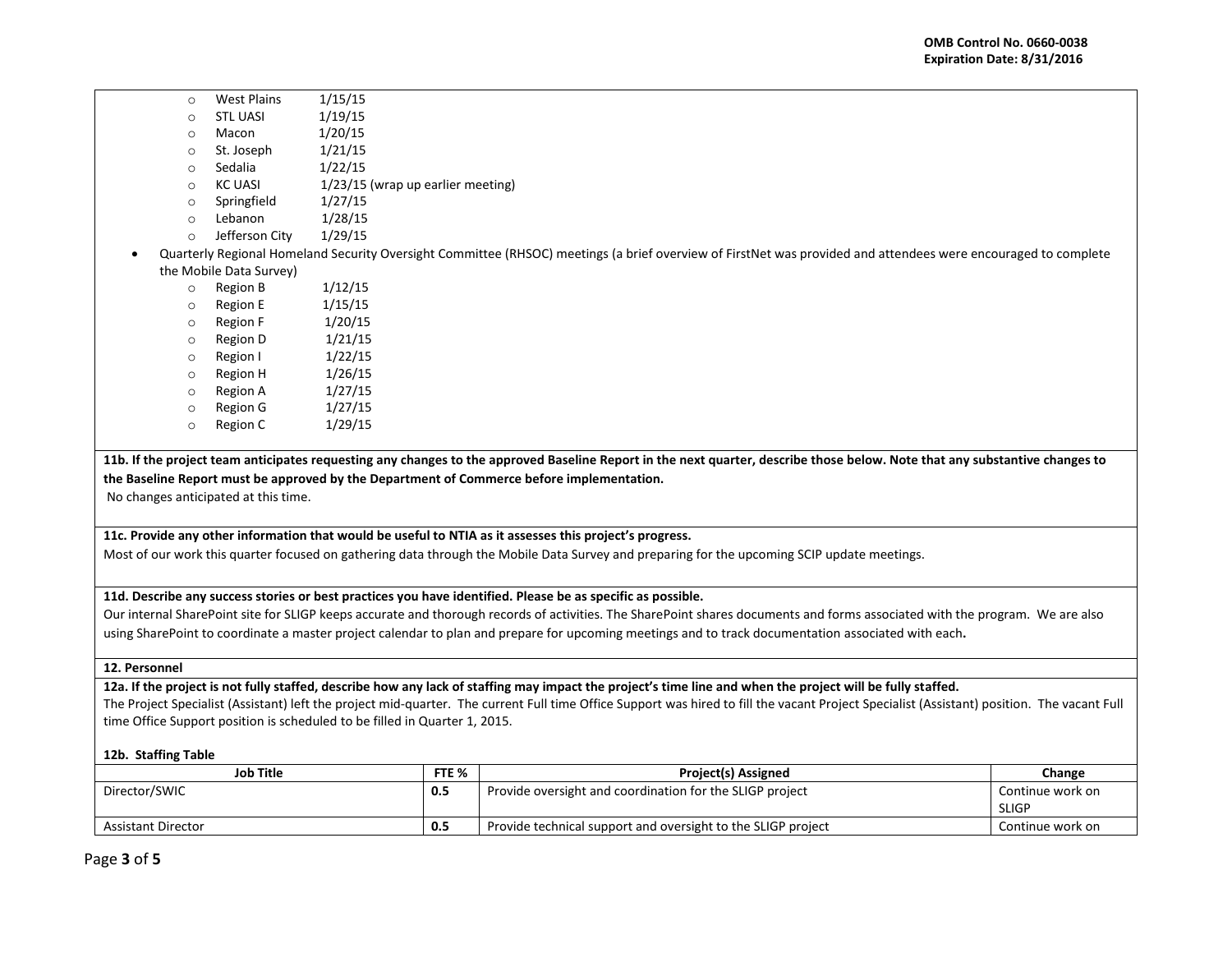# **OMB Control No. 0660-0038 Expiration Date: 8/31/2016**

|                                                                                                                                       |             |                                                 |                                                                                                       |                                                        |                 |                                                |                                                                   | <b>SLIGP</b>                                                                                                                                                                                                                                                                                                                                                                                                                                                                                                                                                                                                          |  |
|---------------------------------------------------------------------------------------------------------------------------------------|-------------|-------------------------------------------------|-------------------------------------------------------------------------------------------------------|--------------------------------------------------------|-----------------|------------------------------------------------|-------------------------------------------------------------------|-----------------------------------------------------------------------------------------------------------------------------------------------------------------------------------------------------------------------------------------------------------------------------------------------------------------------------------------------------------------------------------------------------------------------------------------------------------------------------------------------------------------------------------------------------------------------------------------------------------------------|--|
| Project Manager                                                                                                                       |             |                                                 |                                                                                                       | Continue work on<br><b>SLIGP</b>                       |                 |                                                |                                                                   |                                                                                                                                                                                                                                                                                                                                                                                                                                                                                                                                                                                                                       |  |
| Assistant Project Manager                                                                                                             |             |                                                 |                                                                                                       | Continue work on<br><b>SLIGP</b>                       |                 |                                                |                                                                   |                                                                                                                                                                                                                                                                                                                                                                                                                                                                                                                                                                                                                       |  |
| <b>Project Specialist</b>                                                                                                             |             |                                                 |                                                                                                       | Continue work on<br><b>SLIGP</b>                       |                 |                                                |                                                                   |                                                                                                                                                                                                                                                                                                                                                                                                                                                                                                                                                                                                                       |  |
| Project Specialist (Assistant)                                                                                                        |             |                                                 |                                                                                                       | Part-time Office<br>Support hired for this<br>position |                 |                                                |                                                                   |                                                                                                                                                                                                                                                                                                                                                                                                                                                                                                                                                                                                                       |  |
| Education/Outreach Coordinator                                                                                                        |             |                                                 |                                                                                                       | Continue work on<br><b>SLIGP</b>                       |                 |                                                |                                                                   |                                                                                                                                                                                                                                                                                                                                                                                                                                                                                                                                                                                                                       |  |
| <b>Grant Specialist</b>                                                                                                               |             | SWIC                                            |                                                                                                       | Continue work on<br><b>SLIGP</b>                       |                 |                                                |                                                                   |                                                                                                                                                                                                                                                                                                                                                                                                                                                                                                                                                                                                                       |  |
| Part-time Attorney                                                                                                                    |             |                                                 |                                                                                                       | Continue work on<br><b>SLIGP</b>                       |                 |                                                |                                                                   |                                                                                                                                                                                                                                                                                                                                                                                                                                                                                                                                                                                                                       |  |
| Full time Office Support                                                                                                              |             |                                                 |                                                                                                       | Position will be filled<br>in Quarter 1, 2015          |                 |                                                |                                                                   |                                                                                                                                                                                                                                                                                                                                                                                                                                                                                                                                                                                                                       |  |
| Add Row<br>Remove Row                                                                                                                 |             |                                                 |                                                                                                       |                                                        |                 |                                                |                                                                   |                                                                                                                                                                                                                                                                                                                                                                                                                                                                                                                                                                                                                       |  |
| 13a. Subcontracts Table - Include all subcontractors. The totals from this table must equal the "Subcontracts Total" in Question 14f. |             |                                                 |                                                                                                       |                                                        |                 |                                                |                                                                   |                                                                                                                                                                                                                                                                                                                                                                                                                                                                                                                                                                                                                       |  |
| <b>Subcontract Purpose</b>                                                                                                            | <b>Type</b> | <b>RFP/RFQ</b><br>Issued                        | Contract<br><b>Execute</b>                                                                            | <b>Start Date</b>                                      | <b>End Date</b> | <b>Total Federal</b><br><b>Funds Allocated</b> | <b>Total Matching</b><br><b>Funds Allocated</b>                   | <b>Project and % Assigned</b>                                                                                                                                                                                                                                                                                                                                                                                                                                                                                                                                                                                         |  |
| Regional Stakeholder<br><b>Meetings</b>                                                                                               | Contract    | Y                                               | Y                                                                                                     | 1/1/14                                                 | 6/30/15         | \$285,000                                      | $\overline{\xi_0}$                                                |                                                                                                                                                                                                                                                                                                                                                                                                                                                                                                                                                                                                                       |  |
| SCIP Update, Content<br>Development                                                                                                   | Contract    | N                                               | Y                                                                                                     | 10/10/14                                               | 6/30/15         | \$0                                            | \$162,857                                                         |                                                                                                                                                                                                                                                                                                                                                                                                                                                                                                                                                                                                                       |  |
| Phase II Support                                                                                                                      | Contract    |                                                 | N                                                                                                     | TBD                                                    | <b>TBD</b>      | \$537,042                                      | \$120,796                                                         |                                                                                                                                                                                                                                                                                                                                                                                                                                                                                                                                                                                                                       |  |
| Add Row<br>Remove Row                                                                                                                 |             |                                                 |                                                                                                       |                                                        |                 |                                                |                                                                   |                                                                                                                                                                                                                                                                                                                                                                                                                                                                                                                                                                                                                       |  |
|                                                                                                                                       |             | 13. Subcontracts (Vendors and/or Subrecipients) | $1.0$<br>$1.0\,$<br>1.0<br>1.0<br>$1.0$<br>$1.0\,$<br>0.25<br>$1.0$<br>(Vendor/Subrec.)<br>(Y/N)<br>N | d (Y/N)                                                |                 |                                                | Administrative support for the public safety broadband initiative | Responsible for accomplishing objectives by planning and evaluating project activities<br>Coordinate project activities to ensure cost, schedule, and quality standards are met<br>Provide project management support to deliver projects within budget and deadlines<br>Provide project management support to deliver projects within budget and deadlines<br>Responsible for coordination and implementation of public safety broadband program<br>Administers the grant life cycle process and coordinates implementation with the<br>Responsible for negotiating, writing, and executing agreements and contracts |  |